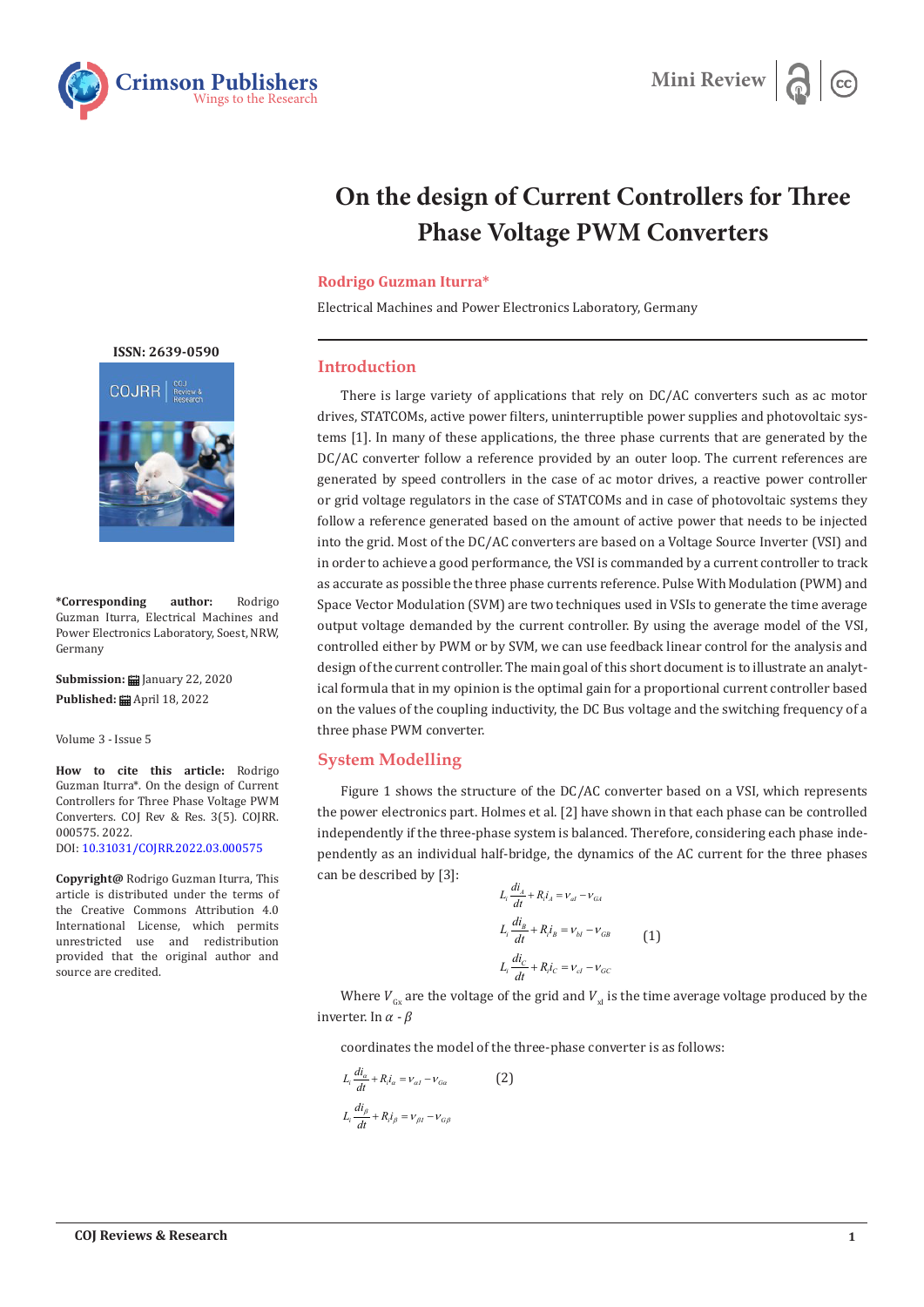

**Figure 1:** Voltage Source Inverter (VSI) connected to a power grid through a coupling inductor L<sub>i</sub> with an internal resistance  $R$ <sub>*i*</sub>. The grid is represented by the three voltages sources  $v_{\scriptscriptstyle{G\!x\!}}$ 

The time average voltage produced by the inverter can be controlled directly by the duty cycle (m) feed to the PWM modulator. The average model of the VSI is considered as a linear amplifier [3] with a gain  $G_{\text{INV}}$  related with the DC bus voltage and a dead time (transport delay) introduced by the switching process [2,4].

Thus:

$$
v_{\scriptscriptstyle XI} = G_{\scriptscriptstyle INV}.e^{-sT_d.m} \qquad \qquad (3)
$$

Where for PWM with double sample update the delay can be approximated by  $T_{d} = \frac{1}{2Fs}$ , being  $F_{s}$  the switching frequency and  $G_{_{INV}} = \frac{Vdc}{2}$  for the case of PWM.

For the controller design, many authors approximate the transport delay produced by the switching process by a first order Pade approximation [4]:

$$
e^{-sT}d \cong \frac{1-s\frac{T_d}{4}}{1+s\frac{T_d}{4}}
$$
 (4)

Or even they approximate the transport delay roughly by a first order system of the form [5]:

$$
e^{-sT}d \cong \frac{1}{1+s\frac{3T_d}{2}}\tag{5}
$$

Equations (4) and (5) are a good approximation in case that the switching frequency is at least a factor of 10 times larger than the frequency of the reference signal feed to the PWM modulator. However, there is applications where this condition does not hold, for instance in high power applications when the switching frequency cannot be high due to unacceptable switching losses or in case of active power filters that compensate high order harmonics. In such cases the approximation will lead to a bad performance of the current controller or even to instabilities in the current control loop [6]. Therefore, for such applications is better to design the current controller considering the transport delay directly in the model.

## **Open Loop Transfer Function**

By disregarding the voltage of the grid  $V_{c<sub>x</sub>}$  that acts just a disturbance and can be almost entirely canceled by feedforward controller as is explained in [3], the open loop transfer function for the current loop considering the transport delay and a proportional controller is as follows:

$$
G(S)_{OL} = K_p.G_{INV}e^{-sTd \frac{1}{L_s s + R_i}}
$$
(6)

The resistance of the coupling inductivity  $R_i$  that is usually smaller compared with the reactance can be neglected, it follows:

$$
G(S)_{OL} = K_p.G_{INV}e^{-sTd\frac{1}{L_s}} \tag{7}
$$

## **Derivation of Optimal Proportional Gain**

The following derivation follows the procedure described on [2], furthermore is this document the derivation is done in a stepby-step fashion and at the end a final analytical formula is achieved. The phase angle of the frequency dependent expression (7) is equal to:

$$
\angle G(S)_{OL} = \angle \{G_{INV}.K_{P}\} + \angle \{e^{-sT}d\} + \angle \left\{\frac{1}{L_{i}S}\right\}
$$
(8)

 $K_{\rm p}$  and  $G_{\rm INV}$  are just gains and their contribution to the total phase is 0 ° , the coupling inductivity is always

contributing -90° or  $-\frac{\pi}{2}$  rad to the total phase when  $R_i$  is neglected. The dead time is introducing negative

 phase in radians that is linearly proportional to the frequency Franklin et al. [7], thus:

$$
\angle G(S)_{OL} = 0 - \omega T_d - \frac{\pi}{2}
$$
 (9)

 The phase of the open loop transfer function can be made function of the desired Phase Margin (PM) according to:<br> $\angle G(S)_{\infty} = -\pi + PM$ 

$$
\angle G(S)_{OL} = -\pi + PM \tag{10}
$$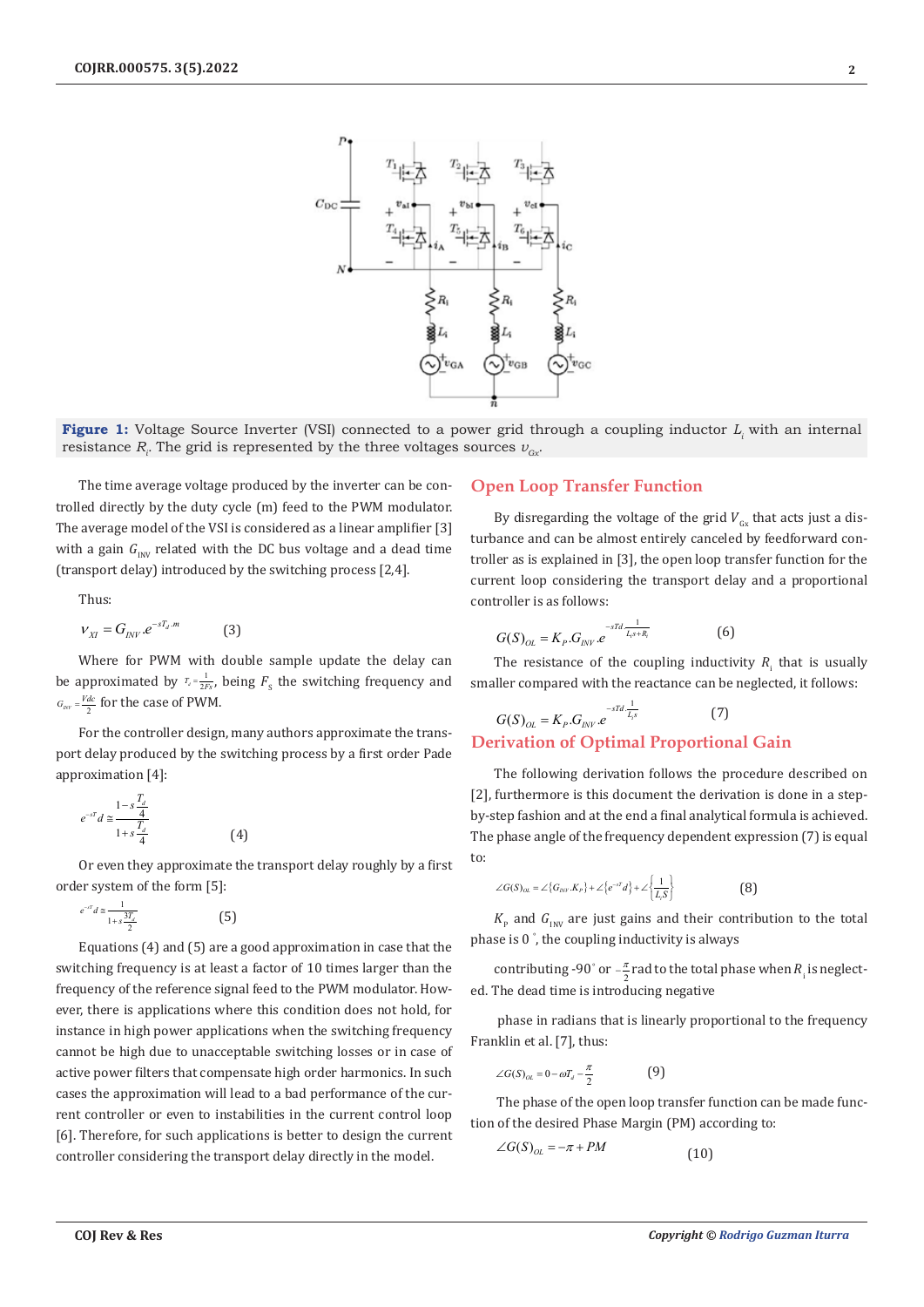$$
-\pi + PM = -\omega T_d - \frac{\pi}{2} \tag{11}
$$

If we choose certain PM, we can use equation (10) to calculate which cross over frequency  $\omega_{\rm_c}$  corresponds to the selected PM margin:

$$
\omega_c = \frac{\frac{\pi}{2} - PM}{T_d} \tag{12}
$$

A PM of 30  $^{\circ}$  or  $\frac{\pi}{6}$  rad , produces a close loop with a damping ratio of approximate 0.3 that should be adequate to track without that much error sinusoidal references and it is judged as the lowest adequate value for the phase margin according to Franklin et al. [7]. For a PM = 30  $^{\circ}$  and  $^{T_d} = \frac{1}{2F_s}$  in (12),

it follows:

$$
\omega_c = \frac{\pi}{3.T_d} = \frac{2}{3}\pi F_s \tag{13}
$$

The proportional gain  $K_{\rm p}$  to achieve  $\omega_{\rm c}$  can be calculated by the gain expression in dB of the open loop transfer function:

$$
G(S)_{OL}|_{dB} = 20 \log(\frac{G_{\text{INV}} \cdot K_{\text{P}}}{L_i}) + 20 \log(|e^{-sT}d|) + 20 \log(\frac{1}{|S|})
$$
(14)

The dead time element is always contributing 0 dB to the overall gain of the system and the integrator produces -20dB per decade thus:

$$
|G(S)_{OL}|_{dB} = 20 \log(\frac{G_{INV} \cdot K_P}{L_i}) - 0 - 20 \log(|\omega|)
$$
 (15)

At the cross over frequency  $\omega_{\rm c}$  the gain of the open loop system  $\log |G(S)_{OL}|_{dB} = 0$ 

$$
0 = 20 \log(\frac{G_{_{JNV}}.K_p}{L_i}) - 20 \log(\omega_c) \quad (16)
$$

$$
20 \log(\frac{G_{_{JNV}}.K_p}{L_i}) = 20 \log(\omega_c) \quad (17)
$$

Thus:

$$
K_p = \omega_c \cdot \frac{L_1}{G_{INV}} = \frac{2}{3} \pi F_s \frac{L_1}{G_{INV}} (18)
$$

**Optimal Proportional Gain for PWM - 2 Level (2L) and 3L NPC**

The static gain for the case of the 2-level inverter using PWM is  $G_{_{INV}} = \frac{Vdc}{2}$ , therefore the optimal

proportional gain is finally:

$$
K_{PWM} = \frac{4}{3} \pi F_s \frac{L_1}{V_{dc}} \text{ (19)}
$$

 According to Yazdani [3] the average model of the 3 Level NPC topology is the same as the 2 level PWM inverter topology, model that was illustrated in equation (2). It follows that the gain calculated by the expression (18) is valid for both topologies, 2L PWM and 3L NPC PWM.

## **Optimal Proportional Gain for Space Vector Modulation (SVM) – 2L**

Holmes [2] and Mohan [7] stated that the maximum amplitude

of the output phase voltage (for a waveform measured in reference to the center point of the DC bus) for a sinusoidal reference voltage at one frequency is given by:

$$
K_{I} = K_{P} \frac{\pi}{3} \frac{F_{s}}{F_{d}} \frac{1}{60} \text{ (20)}
$$

 In case of SVM, the maximum amplitude of the output phase voltage is limited within the inner circle of the hexagon, in order to do not exceed the carried period, and it is given by [8]:

$$
(\hat{v}_{az})_1 = \frac{1}{\sqrt{3}} V_{DC} \quad (21)
$$

Just by inspection and comparison we can conclude that the inverter gain in case of SVM is  $G_{\text{inv}} = \frac{1}{\sqrt{3}}V_{\text{DC}}$  and therefore the optimal proportional gain in case of space vector modulation is given by:

$$
K_{\text{SVM}} = \frac{2\sqrt{3}}{3} \pi F_s \frac{L_1}{V_{dc}} \text{ (22)}
$$

## **Optimal Integral Gain**

If it is wanted to add an integral term with and integrator in parallel with the proportional controller, the following expression is suggested for the integral gain:

$$
K_{I} = K_{P} \frac{\pi}{3} \frac{F_{s}}{F_{d}} \frac{1}{60}
$$
 (23)

 The integral gain has been calculated in such a way that the cross over frequency and the phase margin are just determined by the proportional gain in equation (18). In other words, the proportional gain calculated by (22) does not introduce any phase lag at the cross over frequency desired [9].

## **Conclusion**

This document has shown the derivation of an analytical formula to calculate the proportional gain of a current controller for a three PWM converter. The analytical formula is easy to follow; it only depends on the parameters of the three phase PWM converter. The idea behind the formula is to guarantee always a gain that maintains the inner current loop stable with a controller that provides a fast response. Furthermore, the formula can be used on an adaptive current controller when a nonlinear coupling inductivity is used. When the last is the case, based on the current reference at certain moment and a loop-up table with the L-I characteristic of the coupling inductivity, the proportional gain can be recalculated all the time for new current references feed to the current controller.

## **References**

- 1. [Kazmierkowski MP, Malesani L \(1998\) Current control techniques for](https://ieeexplore.ieee.org/document/720325?arnumber=720325) [three-phase voltage-source PWM converters: A survey. IEEE Trans Ind](https://ieeexplore.ieee.org/document/720325?arnumber=720325) [Electron 45\(5\): 691-703.](https://ieeexplore.ieee.org/document/720325?arnumber=720325)
- 2. [Holmes DG, Lipo TA, McGrath BP, Kong WY \(2009\) Optimized design of](https://ieeexplore.ieee.org/document/5338054) [stationary frame three phase AC current regulators. IEEE Trans Power](https://ieeexplore.ieee.org/document/5338054) [Electron 24\(11\): 2417-2426.](https://ieeexplore.ieee.org/document/5338054)
- 3. Yazdani A, Iravani R (2010) Voltage-sourced converters in power systems, Oxford Press, Wiley, Hoboken, New Jersey, USA.